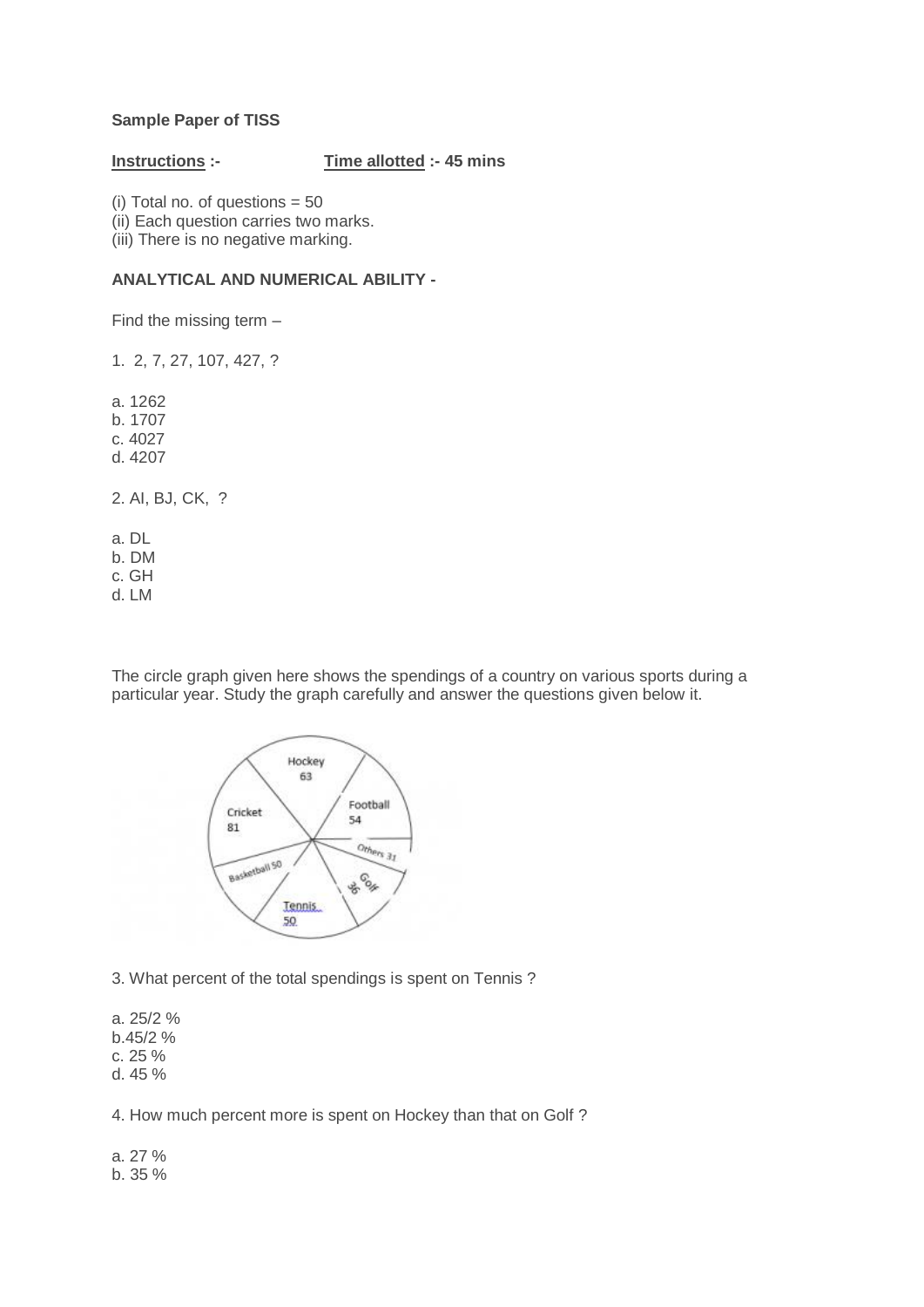c. 37.5 % d. 75 %

5. If the total amount spent on sports during the year was Rs. 2 crores, the amount spent on Cricket and Hockey together was :

a. Rs. 8,00,000 b. Rs. 80,00,000 c. Rs. 1,20,00,000 d. Rs.1,60,00,000

6. In a class, there are 100 students. Of these students, 55 can speak English, 60 can speak Hindi, and 15 can speak both languages. How many students in the class can speak only Hindi?

a. 30

b. 40

c. 45

d. 60

7. The sum of two numbers is 33 and their difference is 15, the smaller no is :

a. 9

b. 12

c. 15

d. 18

8. 45 men can complete a job in 16 days. Six days after they started working, 30 more men joined them. How many days will they now take to complete the remaining work ?

- a. 4 days
- b. 6 days
- c. 8 days
- d. 10 days

9. A man can reach a certain place in 30 hrs. If he reduces his speed by 1/15 th, he goes 10 km less in that time. Find his speed.

a. 4 kmph b. 5 kmph c. 5.5 kmph d. 6 kmph

10. What is the lowest positive integer that is divisible by each of the integers 1 through 9, inclusive?

a. 2520 b. 5040 c. 362880 d. 15120

In the following questions, a group of inter-related words is given . Choose a word that is similar to the givens words and belongs to the same group :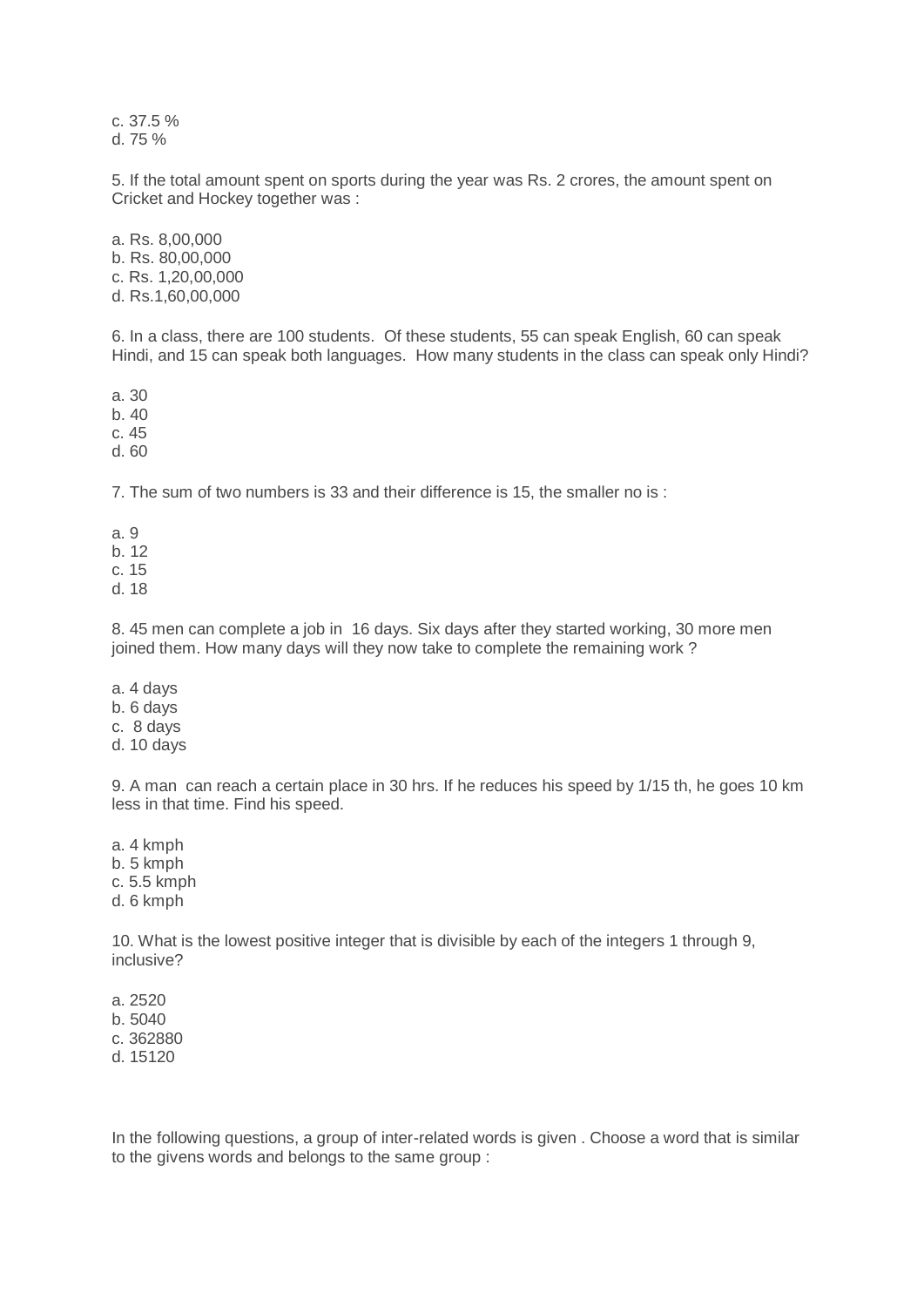11. Jam : Jelly : : Pickles

- a. Butter
- b. Marmalade
- c. Grapes
- d. Preservative

12. Botany : Zoology : : Cardiology

- a. Morphology
- b. Seismology
- c. Pedology
- d. Taxonomy

13. The average score of a cricketer for ten matches is 38.9 runs. If the average for the first six matches is 42, then find the average for the last four matches.

a. 33.25 b. 33.5 c. 34.25 d. 35

14. If the selling price of an article is 4/3 of its cost price, the profit in the transaction is :

a. 50/2 % b.  $41/2$ % c. 51/2 % d. 100/3 %

15. 4 men and 6 women can complete a work in 8 days, while 3 men and 7 women can complete it in 10 days. In how many days will 10 women complete it ?

a. 35 b. 40 c. 45

d. 50

## **LANGUAGE ABILITY** -

Comprehension: Read the following passage carefully and answer the questions given below.

Work expands so as to fill the time available for its completion. The general recognition of this fact is shown in the proverbial phrase,' It is the busiest man who has time to spare'. Thus, an elderly lady at leisure can spend the entire day writing a postcard to her niece. An hour will be spent in writing a postcard, another hunting for spectacles, half an hour to search for the address, an hour and a quarter in composition and twenty minutes in deciding whether or not to take an umbrella when going to the pillar box in the street. The total effort that could occupy a busy man for three minutes, all told may in this fashion leave another person completely exhausted after a day of doubt, anxiety and toil.

16. What happens when the time to be spent on some work increases?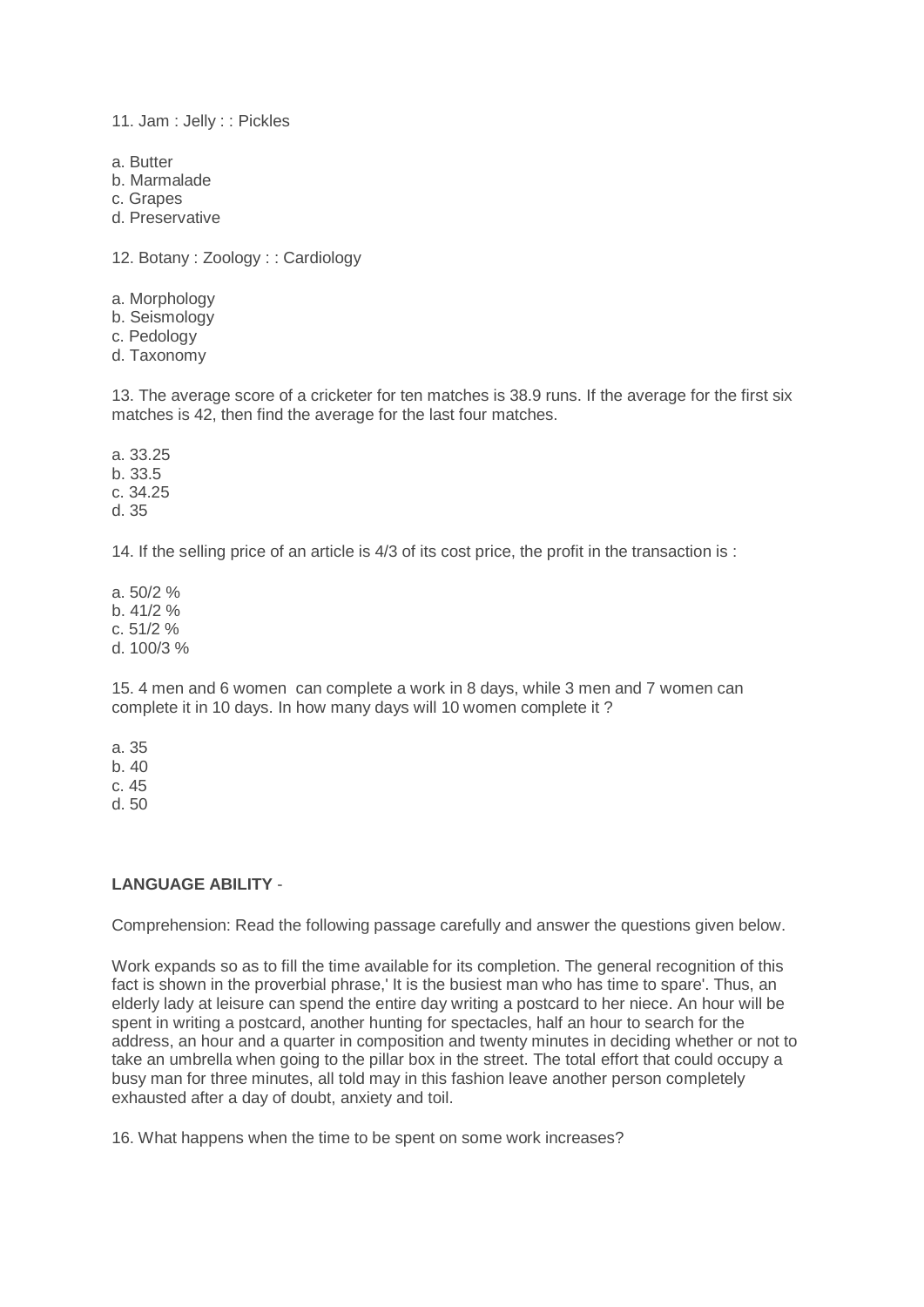- a. The work is done smoothly
- b. The work is done leisurely.
- c. Work consumes all the time.
- d. The work needs additional time.

17. Explain the sentence: work expands so as to fill the time available for its completion.

- a. The more work there is to be done, the more time needed
- b. Whatever time is available for a given amount of work, all of it will be used.
- c. If you have more time you can do some work.
- d. If you have some important work to do, you should always have some additional time.

Fill in the blanks with the appropriate choice :

18. Latin America has for long been a forgotten wasteland…………..Indian foreign policy

- a. to the politics controllers
- b. to the politics controllers by
- c. to the political controllers by
- d. to the politics controllers in
- 19. …………ahead of the herd.
- a. Intelligence investors make their move
- b. Intelligence investors make its move
- c. Intelligent investors make their moves
- d. Intelligent investors make their move
- 20. Hakeem said the Muslims had been overlooked in…………….
- a. earlier peace bids which ended in disaster
- b. earliest peace bids which ended in disaster
- c. early peace bids which ended in disaster
- d. earlier peace birds which end in disaster

21. The president called upon politicians not to themselves with communal and parochial forces.

a. Counter

b. Favour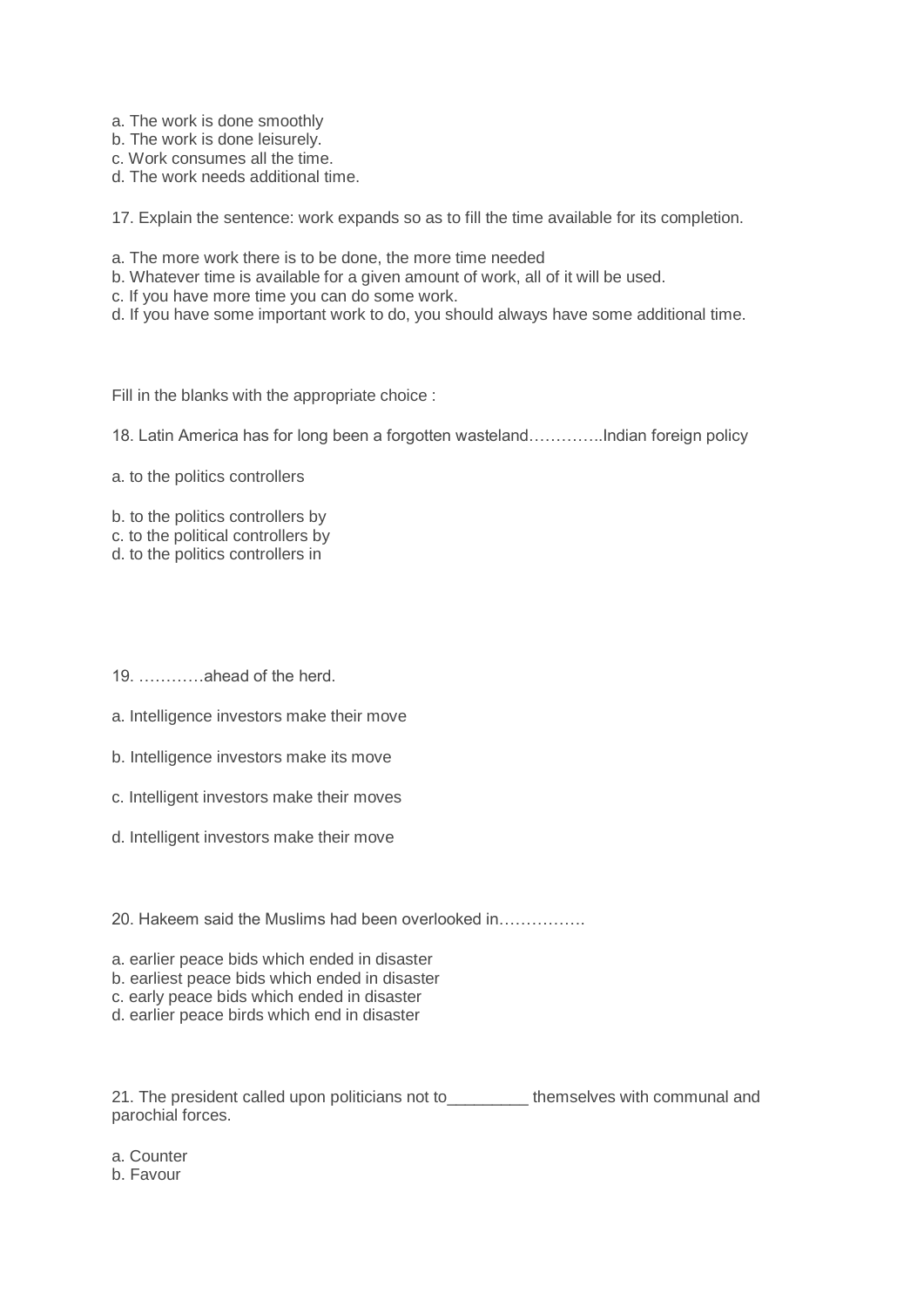c. Align

d. Confront

22. The Asian Games concluded with a colorful………….., in which, in addition to the athletes and players, a number of artists also participated.

- a. ovation
- b. tablet
- c. paegent
- d. finale

23. She….........her talents at the National School of dramatics.

- a. fine-tuned
- b. stupefied
- c. abraded
- d. downgraded

24. . A glue produced by bees to ............ their hives appears to contain antibiotic substances.

- a. collect
- b. design
- c. build
- d. decorate

Choose the correct synonym for the following :

25. Hybrid

- a. Unusual
- b. Hackneyed
- c. crossbreed
- d. pedigreed

26. Intrinsic

- a. Introvert
- b. Intricate
- c. complicated
- d. Secret

27. Teidous

- a. Tiresome
- b. Painful
- c. Troublesome
- d. Lengthy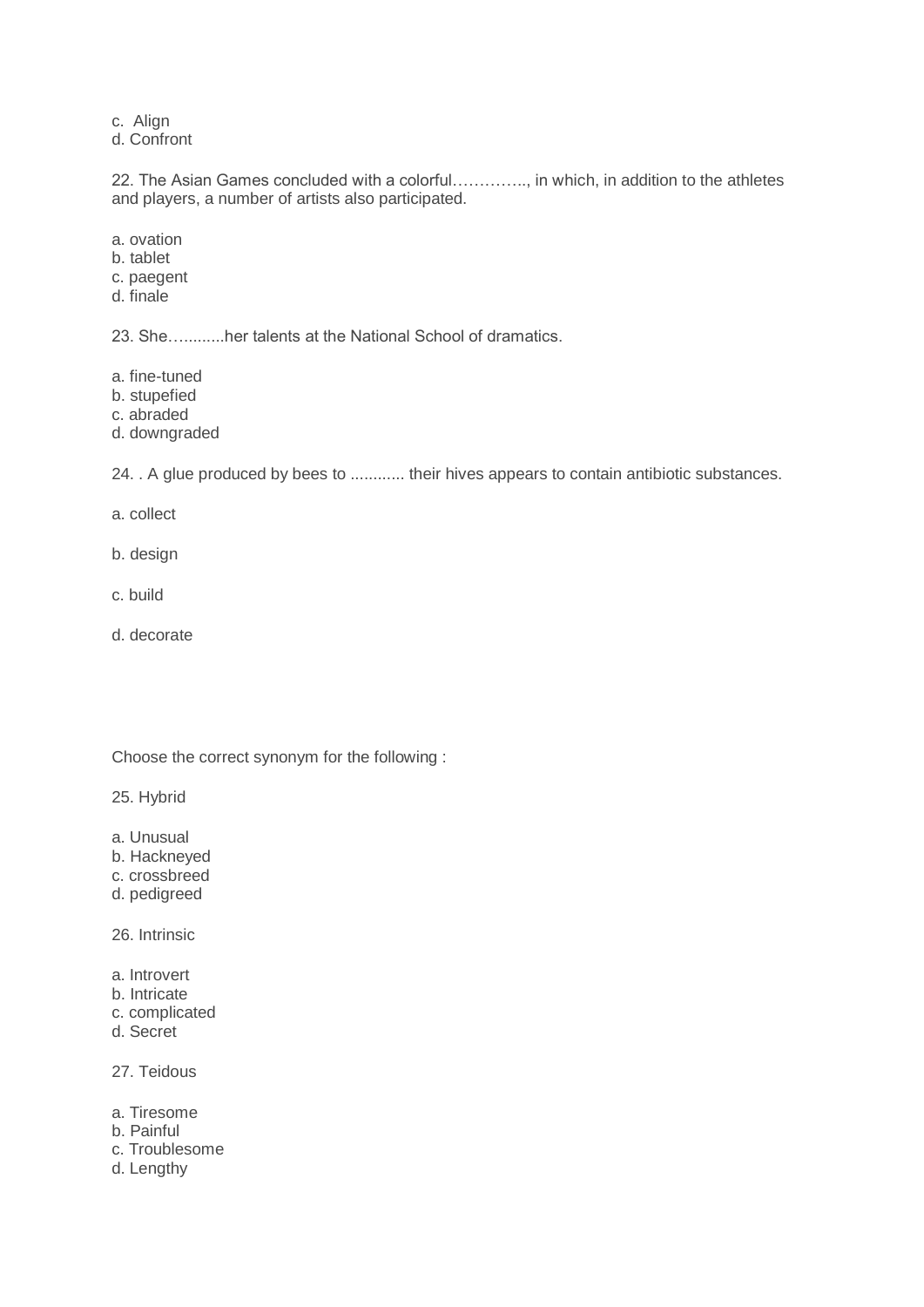Choose the correct Antonym for the following :

28. Explicit

- a. Inspiring
- b. Plain
- c. Invigorating
- d. Implied

29. Effeete

- a. Strong
- b. Adament
- c. Bold
- d. Courageous

30. Passionate

- a. Calm
- b. Arrogant
- c. Sure
- d. Fervent

In each of the following questions, find out which part of the sentence has an error. If there is no mistake, the answer is (d) "No error"

31. He is (a)/ taller (b)/ than me. (c)/ No error (d)

a. (a) b. (b) c. (c) d. (d) No error

32. The number of vehicles (a)/ plying on this road (b)/ is more than on the main road. (c)/ No error (d)

a. (a)

b. (b)

c. (c)

d. (d) No error

33. I was taken with surprise (a)/ when I saw (b)/ the glamourous Taj Mahal. (c)/ No error (d)

a. (a) b. (b) c. (c) d. (d) No Error

34. Please put away (a)/ the candle (b)/ before you leave. (c)/ No error (d)

a. (a)

 $b. (b)$ 

- c. (c)
- d. (d)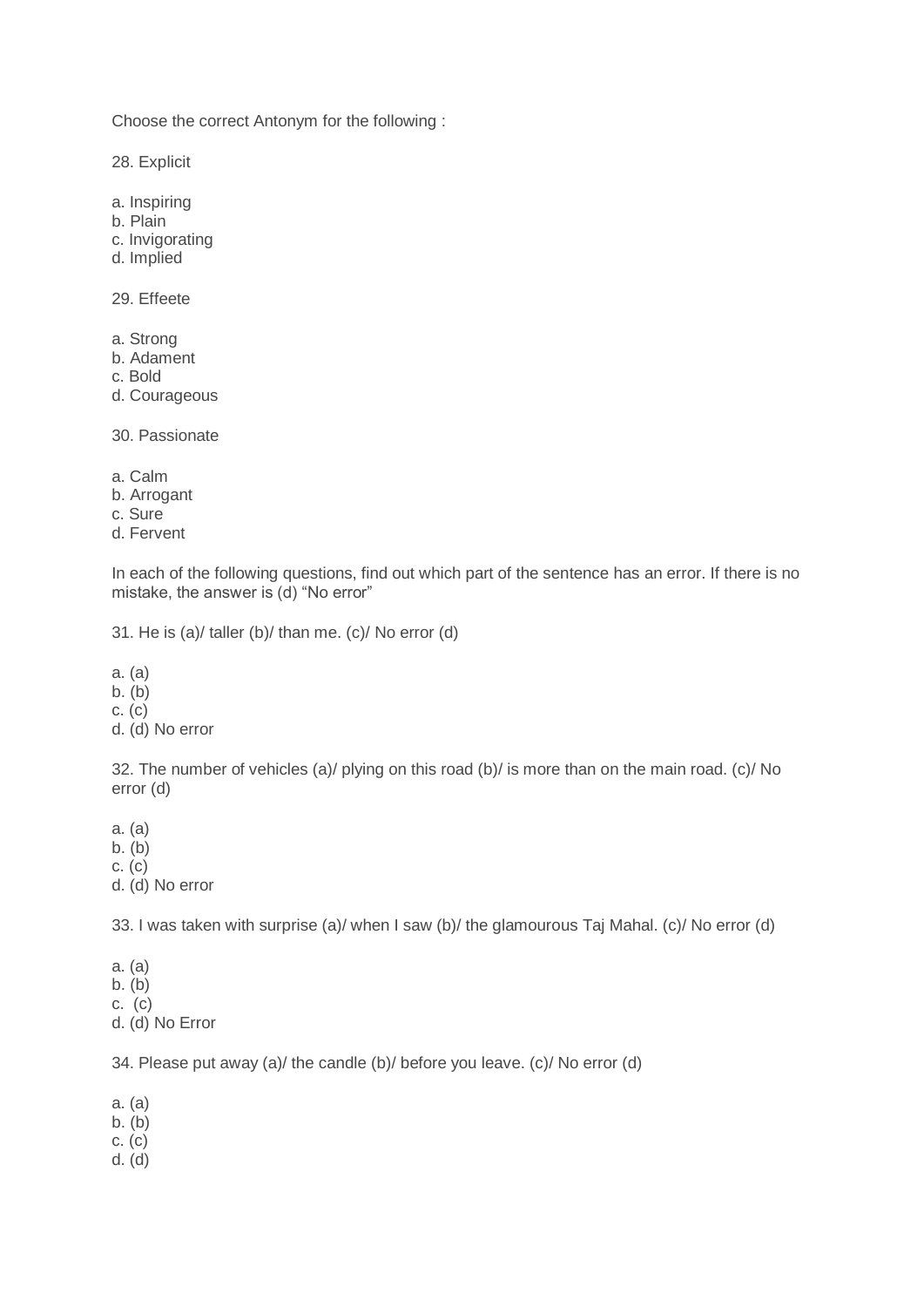35. I do not understand (a)/ why he is (b)/ so angry at me. (c)/ No error (d)

a. (a)

 $b. (b)$ 

c. (c) d. (d)

## **AWARENESS OF SOCIAL AND GENERAL ISSUES** -

36. Which award is given for excellence in sports?

a. Jamnalal Bajaj

b. Jnanpith

c. Ariuna

d. None of these

37. Which core sector industry has the highest weight in the Index of Industrial Production (IIP)?

- a. Crude oil
- b. Coal
- c. Electricity
- d. Petroleum refinery Products

38. Which two countries signed Agreement for the Modernisation of Indian Railways?

a. India and Belgium

- b. India and China
- c. Russia and India
- d. USA and India

39. Who among the following is the author of the book "My Country, My Life**?**

a. A.P.J. Abdul Kalam

- b. Atal Bihari Vajpayee
- c. L.K. Advani
- d. Shashi Tharoor

40. When was the first Olympic Day celebrated?

- a. 1896
- b. 1924
- c. 1948
- d. 1984

41. In which city the telephone instruments manufactured ?

- a. Hyderabad
- b. Chennai
- c. Patna
- d. Bangalore

42. Which was the first state in India to be formed purely on a linguistic basis?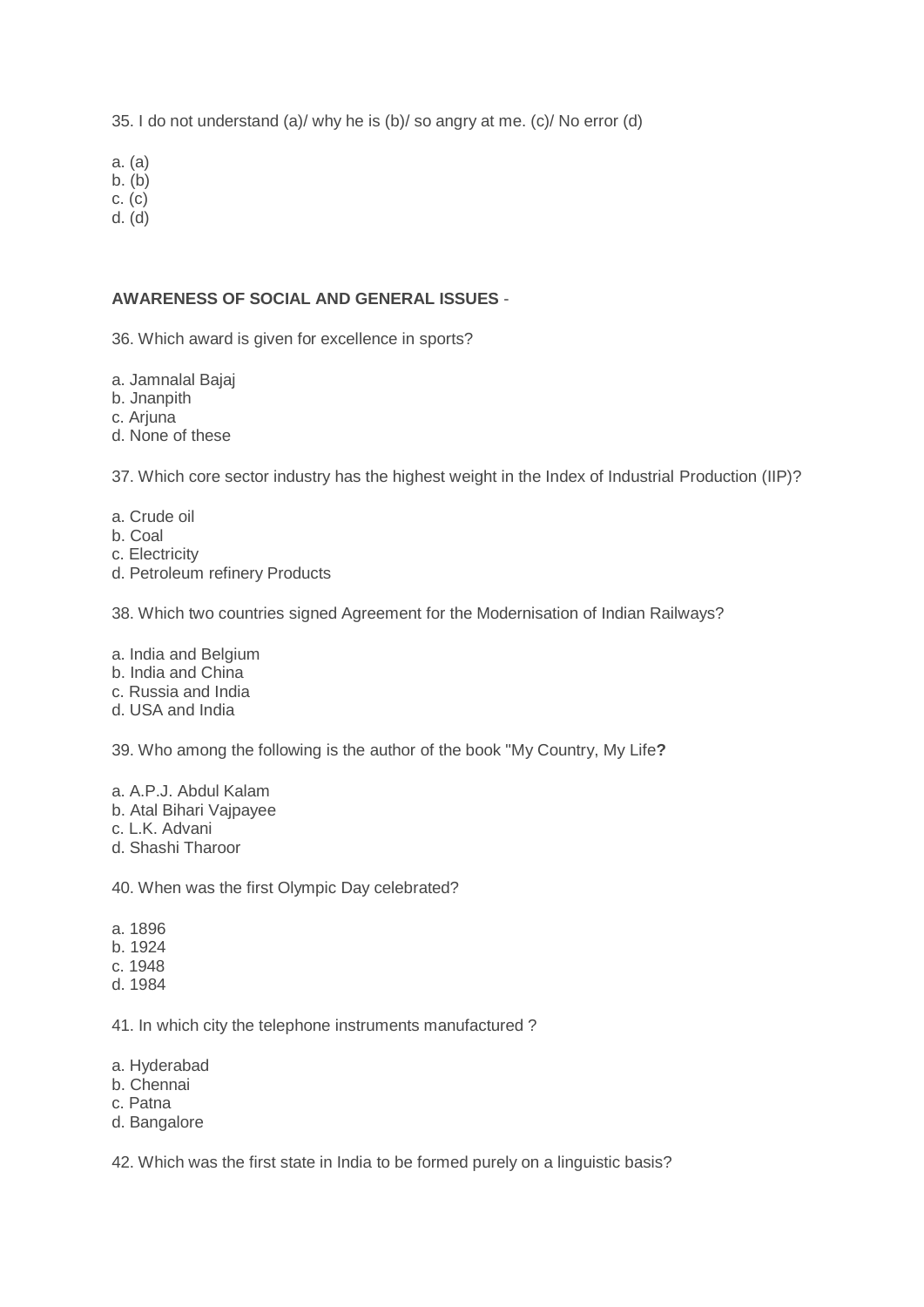- a. Punjab
- b. Gujarat
- c. Andhra Pradesh
- d. Tamil Nadu

43. Which passenger train service connects Kolkata (India) with Dhaka (Bangladesh)?

- a. The Express
- b. Samjhauta Express
- c. Maitreyi Express
- d. Himsagar Express

44. "Young India" journal published by

- a. Subhash Chandra Bose
- b. Mahatma Gandhi
- c. Sir Vallabhbhai Patel
- d. Swami Vivekananda

45. What is the popular name of Sodium Chloride ?

- a. Epsom Salt
- b. Common Salt
- c. Baking Soda
- d. Washing Soda

46. Which state in India has the largest forest?

- a. Assam
- b. Arunachal Pradesh
- c. Nagaland
- d. Mizoram

47. What is the alternative name for Japan?

- a. Kampuchea
- b. Nippon
- c. Rhodesia
- d. Siam

48. In human body which protein transports oxygen from the lungs to the rest of body?

- a. Lectin
- b. Keratin
- c. Collagen
- d. Haemoglobin

49. Indian National Congress divided for the first time in \_\_\_\_\_\_?

- a. 1885
- b. 1907 (Surat Session)
- c. 1920
- d. 1929 (Lahore Session)

50. Which of the following states is highly flood prone as well as drought prone ?